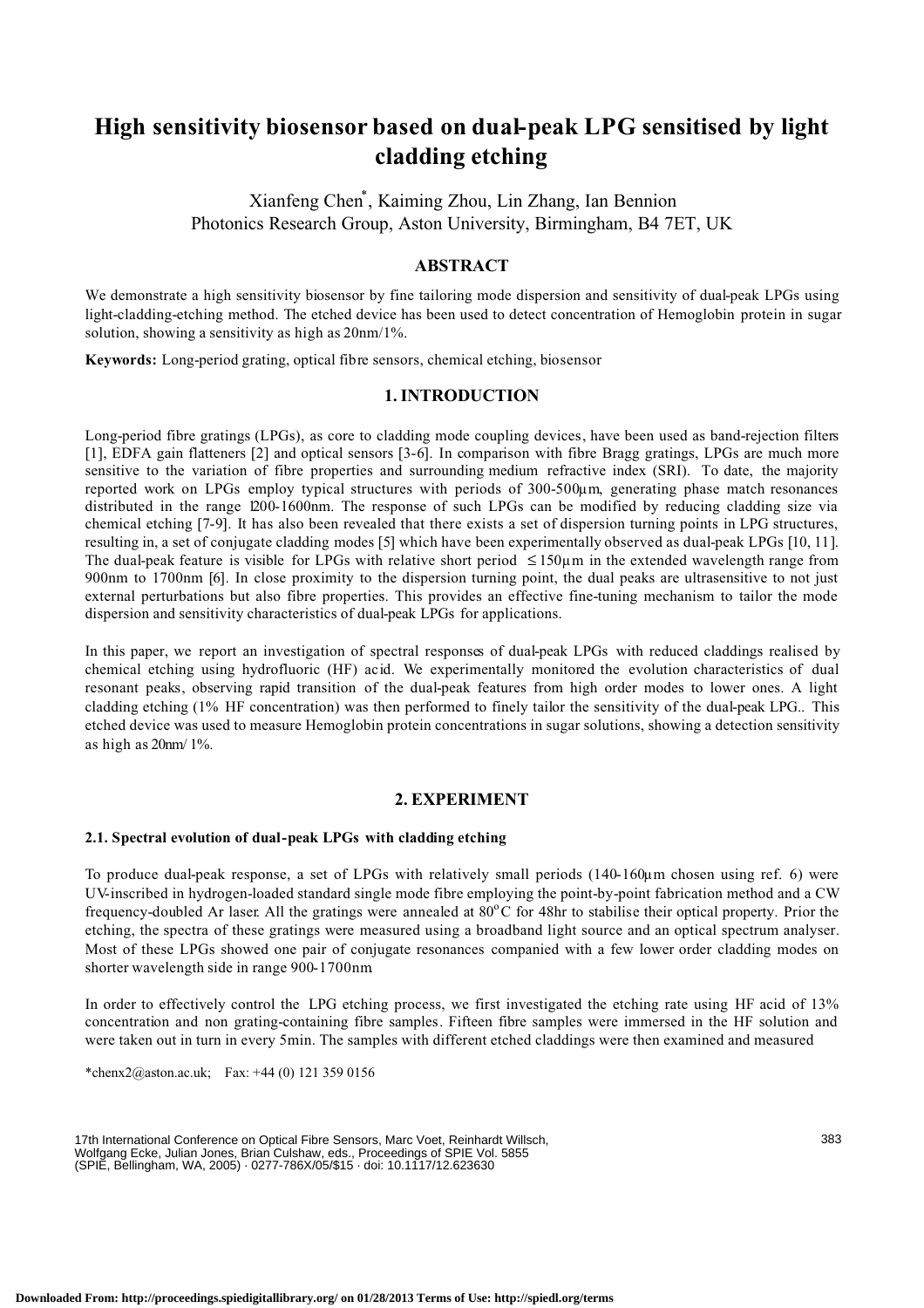using a microscope with high magnification. Fig. 1b plots the cladding radius against etching time, showing an etching rate of ~0.21µ m/min. In following, a 20mm long dual-peak LPG with a period of 159µm was selected for etching experiment. As the first trace shown in Fig. 1a, this grating has four cladding modes present in the wavelength range from 900nm to 1700nm and two of which are a pair of conjugate modes located at 1214.9 nm and 1634.4 nm. From our simulation, we identified them as  $LP_{010}$ ,  $LP_{011}$ , and  $LP_{012}$  and  $LP_{012}'$ . When this grating was immersed in the HF acid, we monitored the spectrum *in-situ* and saw clearly a transition of generation, coalescence and annihilation of the dual-peak feature from higher order modes to lower ones. Fig.1a shows the spectral evolution of this grating for the etching period of 67minutes. From the figure a repeating transition pattern is apparent with reducing cladding size : firstly, the dual peaks ( $LP_{012}$  and  $LP'_{012}$ ) were moving towards each other, coalesced and eventually annihilated and a new pair of conjugate modes ( $LP_{011}$  and  $LP'_{011}$ ) was generated companied by the red-shift of  $LP_{010}$ ; then this transition was repeated leading to the appearance of paired  $LP_{010}$  and  $LP_{010}'$ , and  $LP_{09}$  modes.

Fig. 1c plots the experimentally measured wavelength shifts of the four modes versus the actual cladding size of the fibre. The dual-peak feature is also evident from Fig. 1c as  $LP_{010}$ ,  $LP_{011}$  and  $LP_{012}$  mode curves are all parabolical. The coalescing points of the m=12, 11, 10 modes occurred at 1387.1 nm, 1385.7 nm and 1389.1 nm, corresponding to cladding radii of 61.8µ m, 55.9µ m and 48.5µ m, respectively. It is also noticed that the movements of the dual peaks are not linear and symmetric: the loss peak with longer wavelength moves faster than its counterpart. For example, the shift rates of each dual resonant peaks of m=11 mode are  $+88.7$  nm/ $\mu$  m and  $-156.3$  nm/ $\mu$  m when the cladding reduced from 57.1  $\mu$  m to 56.6  $\mu$  m, increasing to +240.5 nm/ $\mu$  m and -292.3 nm/ $\mu$  m for further cladding reduction from 56.6  $\mu$  m to 55.9 µ m. This nonlinear behaviour shows that the magnitude change of waveguide dispersion for each mode increases rapidly for wavelengths near the dispersion turning point. The simulation results, shown by lines in Fig.1c, agree quite well with experiment, especially for  $LP_{011}$  and  $LP_{012}$ .



Fig.1 (a) The spectral evolution of a dual-peak LPG of 159- m period during 67min etching process; (b) The cladding radius against etching time; (c). The simulation (line) and experimental (symbol) results of resonance wavelength shift against cladding radius.

384 Proc. of SPIE Vol. 5855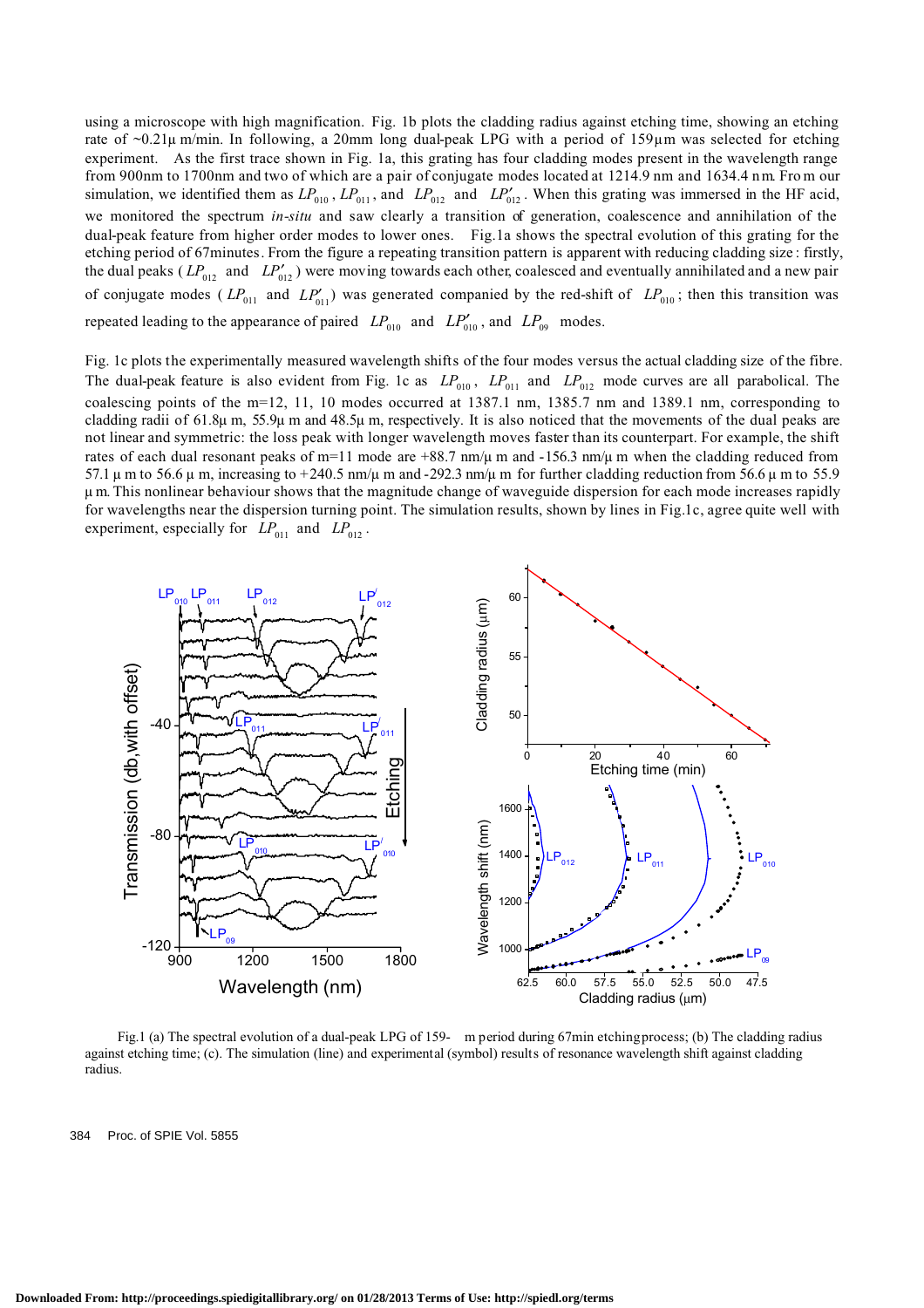#### **2.2. Light cladding etching and SRI sensitivity characterisation**

From above experiment we can see that the mode dispersion of dual-peak LPG is ultrasensitive to the cladding size. When the peaks are close to the dispersion turning point,  $\sim$  1 $\mu$ m reduction of the cladding will result in  $\sim$  250nm shift of the resonance. In order to finely control the mode dispersion and sensitivity of dual-peak LPGs, we performed a light etching experiment using HF acid of only 1% concentration. In this experiment, a 20mm-long LPG with 147µ m period was subjected to etching for 96.5minutes, removing cladding thickness only by 0.9 $\mu$ m (from 62.5 $\mu$ m to 61.4 $\mu$ m, measured by the microscope). During the etching process, we also monitored the dual peak evolution *in-situ* and Fig. 2a plots the shifts of the dual peaks. The dual peaks were originally at M and  $M'$  spaced by 493.6nm and finally moved to N and  $N'$  separated by only 98.1nm. The sensitivity of this device was significantly enhanced by the light etching as the two peaks were in a much more close proximity to the dispersion tuning point.

The SRI sensitivity of the lightly etched dual-peak LPG was then investigated comparatively with an unetched device of the same grating parameters. The two gratings were immersed in a set of gels with refractive index ranging from 1 to 1.44 and the separation of the dual peaks was measured for each SRI value, as plotted in Fig. 2b. Clearly, the separation increases nonlinearly with increasing SRI, however, that is far larger for the lightly-etched device than for the non-etched one. For SRI varying from 1 to 1.44, the total separation between N and N' is 373.9nm, whereas that between M and M' is 185.4n m, only half of the former. This experiment clearly demonstrates that with appropriate etching, the dispersion property of LPG can be finely tailored to bring the dual peaks close to the dispersion turning point, realising ultrahigh SRI sensitivity devices.



Fig.2 (a) Dual peak wavelengths against etching time, showing the movement towards the dispersion tuning point; (b) SRI induced spectral separation of the dual peaks for etched (N, N' ) and unetched (M, M ' ) gratings (note: the curves have been offset).

#### **3. APPICATION**

The lightly-etching dual-peak LPG was used to measure the concentration of the Hemoglobin in sugar solution. Firstly, we prepared a set of Hemoglobin solutions with concentrations from 0.0% to 1.0% (step 0.2%) by adding Hemoglobin into water. Then 5ml each of these solutions was drawn and added into six beakers, each beaker had 30g of 60% aqueous sugarsolution. We then submerged the lightly-etched dual-peak LPG to these solutions in turn and measured the shifts of N-peak.

Fig. 3a shows the spectra of the N-peak under different solutions and Fig. 3b plots its central wavelength shift against Hemoglobin concentration. We can see when the Hemoglobin concentration changes from 0.0% to 1.0%, the peak red-shifts by 19.8nm. Defining the concentration sensitivity as the shift induced by 1% Hemoglobin, we have a device sensitivity of  $\sim$ 20nm/1%. Thus, using a standard interrogation system with an optical resolution of 0.1nm, this finely tailored device could detect the Hemoglobin concentration change as small as 0.005%; a remarkably high detection sensitivity.

Proc. of SPIE Vol. 5855 385